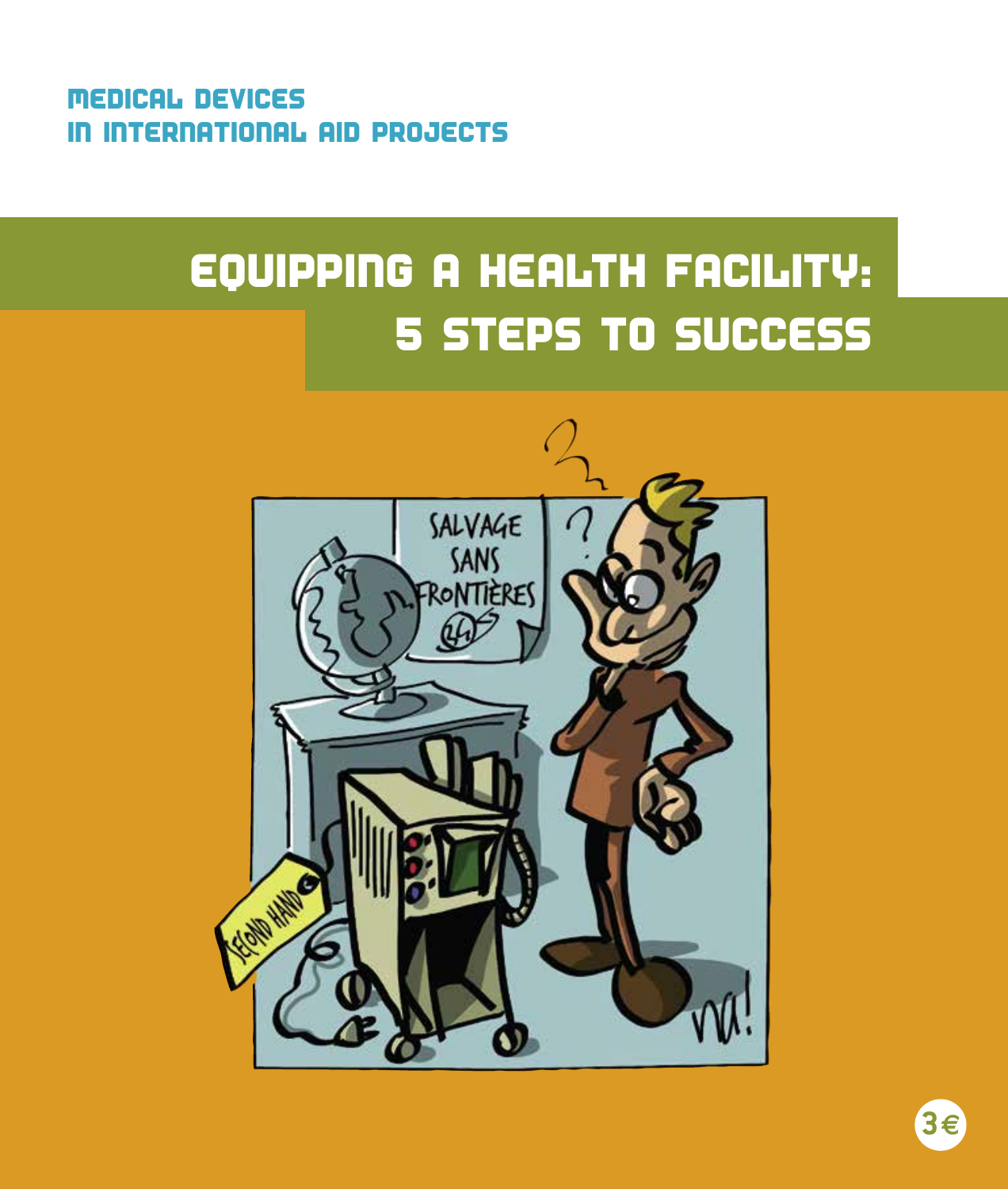# A FEW DEFINITIONS TO HELP YOU UNDERSTAND THE GUIDE…

**Packaging:** in the transport field, preparation of goods in order to facilitate their identification, protection and conservation.

**Consumable:** in the medical field, this is an essential supply for a medical act, which is normally replaced after use. For example: bandages, compresses, gloves, breathing masks, printing paper, X-Ray film, scan gel, suringes, tubing, etc.

**Agreement:** agreement between two or more people or legal entities who have agreed to do, or not to do, something. Form of contract or treaty in the current legal field.

**Medical Fluids:** all the gaseous molecules used to assist breathing during medical treatment, particularly for anaesthesia or resuscitation. For example: oxygen, nitrous oxide, compressed air, etc.

**Banding:** a transport system whereby several shippers group their loads going to the same destination in order to benefit from a lower rate or to facilitate bureaucracy.

#### **Biomedical Engineer/Technician:**

**Biomedical Engineer:** person who designs and creates technical, organisational and managerial methods to manage the equipment and instruments used clinically and for medical diagnoses. They also supervise their installation. They advise hospital administrators regarding scheduling, procurement, use and maintenance of medical devices.

**Biomedical Technician:** is supervised by a biomedical engineer in the biomedical service, they carry out maintenance of the device and monitor all the devices; they train and inform users, participate in the procurement process and the installation of devices as well as analysing any malfunction, etc.

**Maintenance:** all the courses of action and/or results of actions making it possible to maintain a medical equipment in working order. There are several complementary types of maintenance:

**Adaptive Maintenance:** adapting the equipment in order to take account of changes that have no impact on the way it works.

**Preventive Maintenance:** looking after and improving the performance of an appliance.

**Curative Maintenance:** general repairs, breakdown repairs or correcting faults on the appliance.

**Medical/Biomedical Device:** term used to designate all hospital devices and equipment: furniture, consultations, operating theatres, laboratories, lighting, diagnosis, treatment, instruction, sterilisation, hygiene, physiotherapy, surveillance, disinfection, protection, care, etc.

**International Aid Organisation:** a non-profit making association which is independent from any government, whose sole activity, or the major part of it, is devoted to humanitarian work in Southern or Eastern countries, and more generally with disadvantaged people all over the world.

**Stock of Medical Devices / Equipment:** all the devices and equipment that an establishment possesses, in this case a health facility.

**Partnership:** relationship between one or several organisations for the implementation of a long or short-term project, based on cooperation, which respects the equal authority of the entities and is based on exchanges, trust, respect of commitments, transparency and reciprocity. It is a dynamic long-term process, based on specific skills and a shared vision of the aims of international solidarity.

**Project holder:** a person or legal entity which leads and represents a particular project.

**Biomedical Service:** service which manages equipment and provides technical maintenance in a medical setting, managing, as a team, the design, operation and control of the investment policy as well as maintaining the biomedical equipment.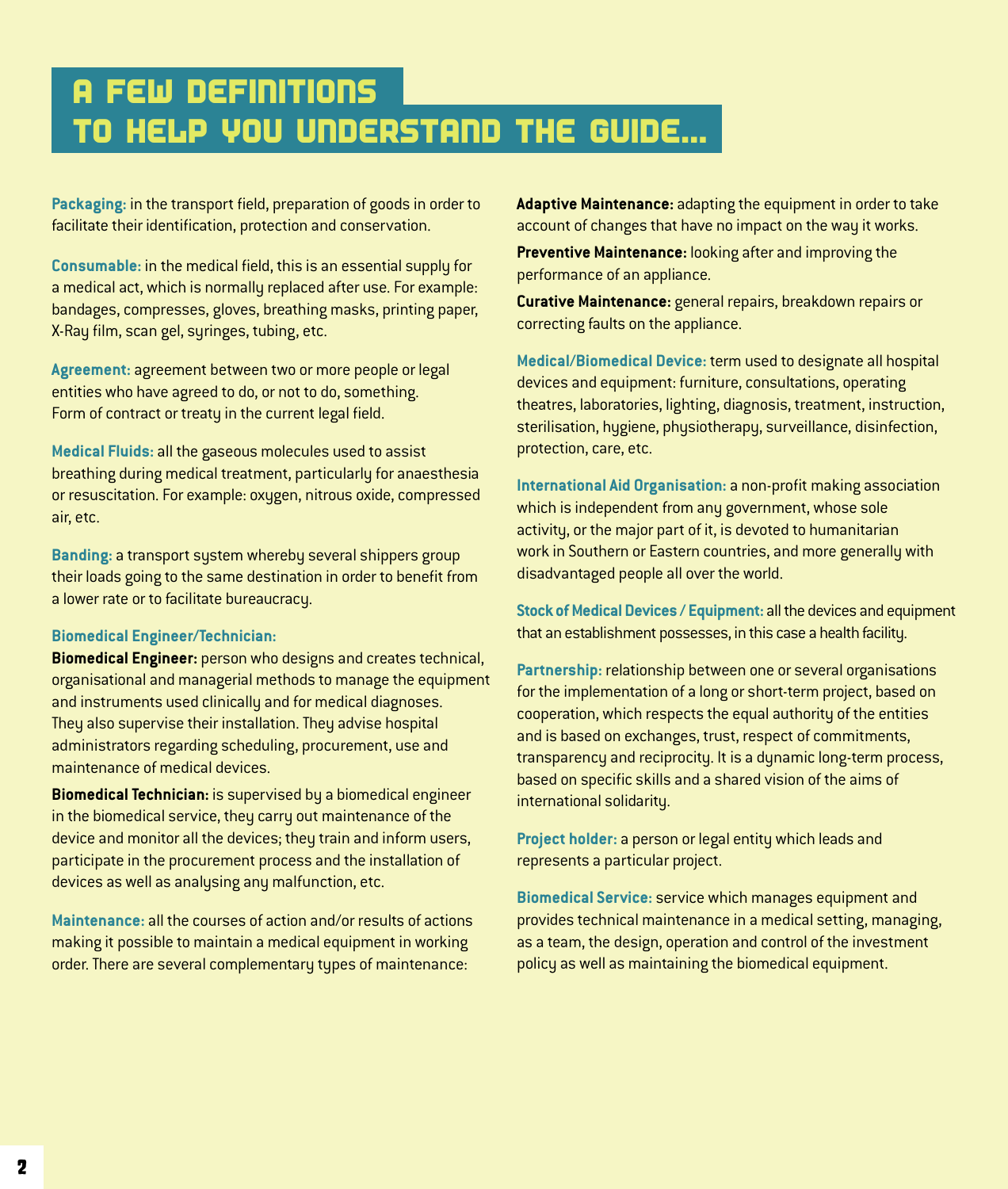# **INTRODUCTION**

### Why a practical guide on medical devices for healthcare projects is necessary?

Associations, local authorities, students, private individuals, we are an increasing number of people involved in healthcare projects seeking to improve the quality of healthcare in developing countries.

In view of the desire to do something, our reflex is often to send a medical device: a concrete response, practical and seemingly easy, in the face of a request for help or a difficult situation which has moved us.

However, it is far from straightforward ... since we have noticed that most of the medical devices transferred in the context of international aid are useless, cannot be or are not used. Too often, devices received by health facilities in developing countries are not requested by anyone, are not adapted to the local context and skills and are defective or supplied without instructions, accessories or spare parts.

### The dispatch of devices is neither the beginning nor the end of a project. It is just a way to attain a healthcare objective in partnership with the actors in the South or the East.

To improve practices, a working group was set up comprising representatives of experienced associations and healthcare workers. The aim of the group is to develop educational and information tools to make project holders aware and to support them, based on the World Health Organisation's Directives regarding donations of medical equipment.\*

This guide is one of the working group's products. It provides step-by-step progress comprising action plans, questions that need to be asked, both of oneself and others, contacts, advice and testimonies that will make it possible to avoid the most frequent pitfalls. It is not a miracle solution, nor the key to the search for funding, but a structured approach that should be adjusted to a particular project.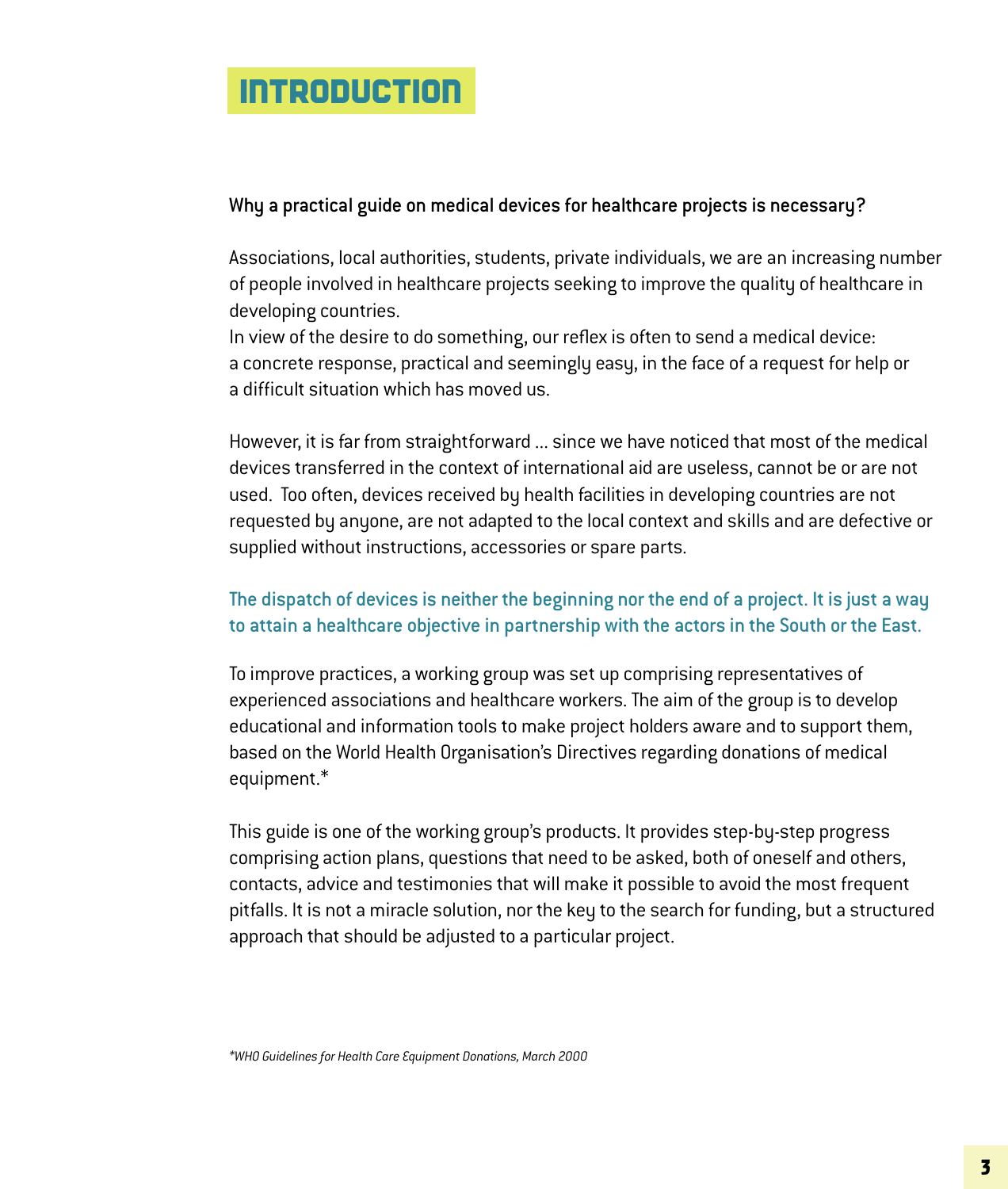# LAYING THE FOUNDATIONS OF A PARTNERSHIP

*An international solidarity initiative is not just a free and generous transfer. It absolutely has to be part of a balanced relationship between two parties, a long-term partnership based on trust and respect. Which is why, before taking any action, prior reflection is essential.* 

# A REGARDING THE DONATION...

"You cannot say 'no' to a donation. But is it accepted by the receiver because it is really useful or to please the donor?"

#### **WHICH IS WHY IT IS WORTH THINKING ABOUT:**

- **Leaving the receiver of the donation to choose how to balance** the relationship.
- $\blacksquare$  The right place for the donation: does putting the donation at the centre of the relationship run the risk of missing out on human relationships around this exchange, since the donation is just one part of the overall effort to implement a successful project?
- $\blacksquare$  The history of relationships between your future partner and other donor organisations: this is to avoid reproducing unequal, disappointing or contentious situations.

*For more information "Aider c'est pas donné" published by the GRAD.*

# A A PARTNERSHIP… IN PRINCIPLE!

- $\blacksquare$  The project should be initiated locally, from the foreign partner!
- $\blacksquare$  The partner must be clearly identified and motivated.
- If must be easy to communicate with them (emails, telephone, fax, post).
- Building a partnership is being ready together to go beyond a donor-receiver relationship and to commit to a real relationship of exchange over the long-term.

"Partnership is a new idea: in Southern countries, people will tend to go along with you in order to avoid offending you and to grab every opportunity.

In Northern countries, we tend to want to control everything, to "manage" rather than support... We both need to adapt our practices."



#### A project...

- **should be set up by a number of people, even if it often rests on the shoulders of just one person!**
- **should be managed in the context of an organised structure (a registered charity, the law, a local authority, hospital, etc.).**
- **will have slower periods and periods of acceleration.**
- **can be run for several years...**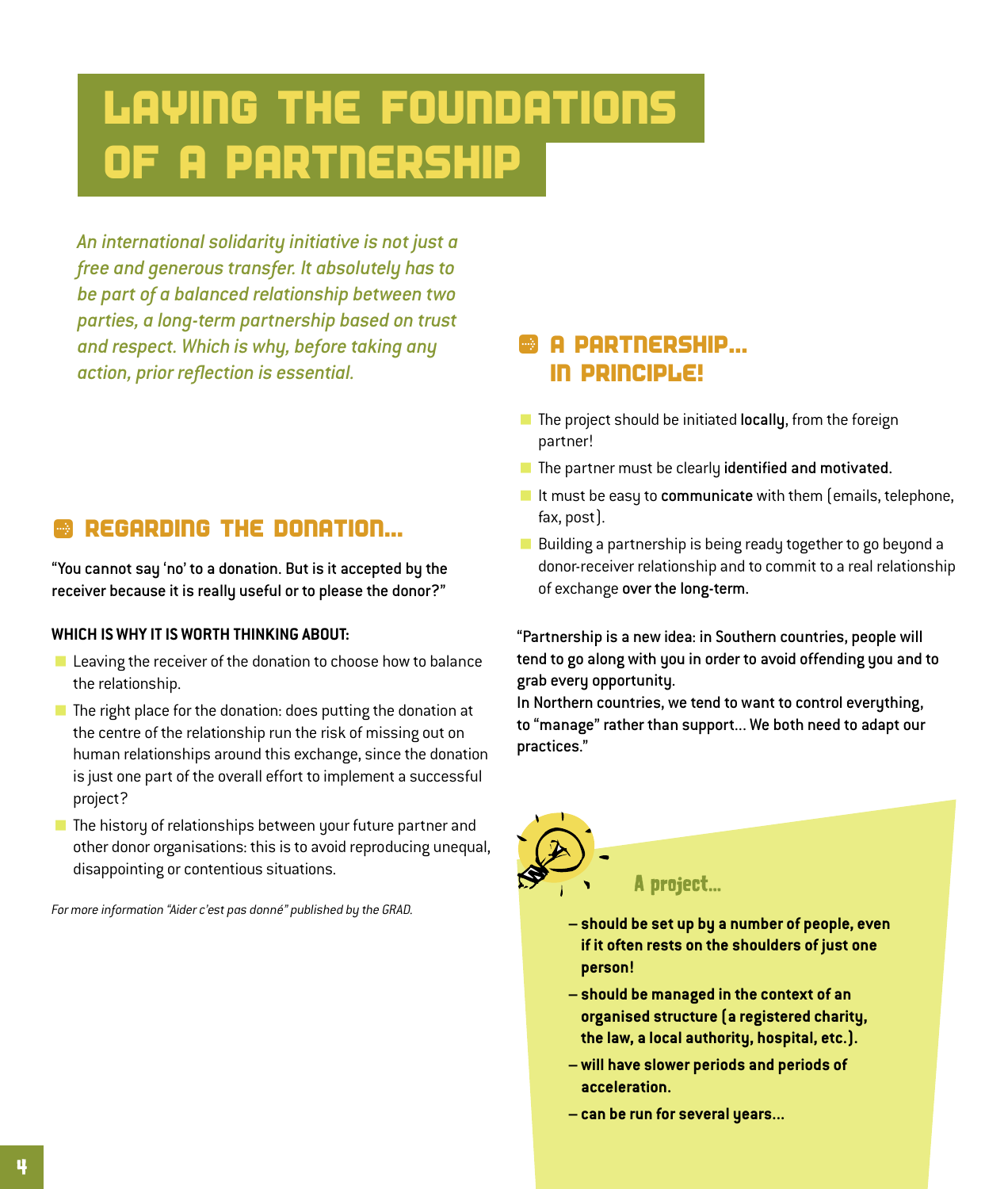# **B** ESSENTIAL QUESTIONS TO ASK ONESELF

- Do we have sufficient skills to support a health project as well as sending medical devices?
- $\blacksquare$  If not, are we ready to call upon external actors who will bring their skills, as well as a critical eye to the project?
- $\blacksquare$  Are we in a position to commit long-term and to monitor our activity?
- $\blacksquare$  Are we able to call upon and invest the financial resources necessary to implement the project?
- **Are we capable of reacting rapidly to changes that could occur** on site?

In summary, are we a trustworthy partner?

### Behaviour to avoid!

- **Turning ourselves into a project holder because we have devices "to get rid of";**
- **Thinking in terms of the number of containers or tonnes of devices dispatched;**
- **Justifying sending anything and everything on the basis that "they need everything over there";**
- **Sending anything without prior agreement from the local partner;**
- **Undertaking a "big" project which requires specific skills and then complaining at the slightest problem: "we are volunteers, not pros!"...**

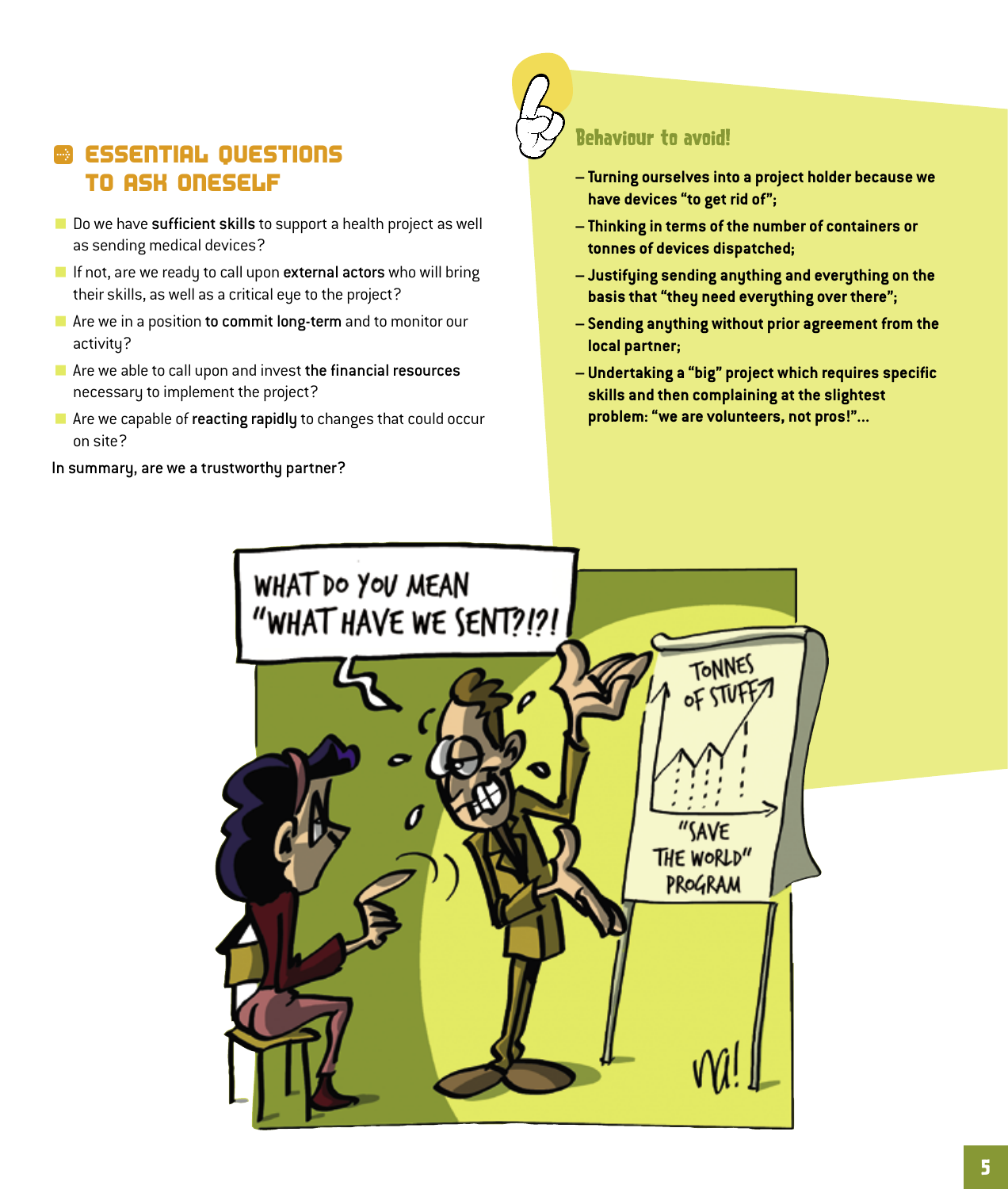# STEP 1

# MAKING ENQUIRIES TO DECIDE WHETHER TO GO (OR NOT…)

# A FINDING OUT ABOUT THE HEALTH FACILITY AND ITS REQUEST

*before deciding to commit together.* "We wanted to contribute to access to Healthcare for the community's underprivileged, but we did a u-turn when we discovered that it was really a network of second-hand dealers."

#### **WHICH IS WHY IT IS WORTH FINDING OUT IN ADVANCE ABOUT:**

- $\blacksquare$  The motivation and position in the project of the person making the request.
- $\blacksquare$  The size of the health facility in the local health system (regional hospital, dispensary, clinic, healthcare centre, association, etc.)

#### **BUT ALSO ABOUT:**

- $\blacksquare$  The health issue that the partner wishes to address and local epidemiological data: absence of a health facility or a specialist facility, pathologies that are treated/not treated, etc.
- What has already been done locally.
- $\blacksquare$  The services and specialties available at the health facility: namely, are there technical or biomedical services?
- $\blacksquare$  The beneficiaries of the healthcare.
- $\blacksquare$  The origins of the health facility: state, foundation, religious institution, etc.
- $\blacksquare$  How it is managed: are there activity reports, balance sheets, a "maintenance" budget, a "consumables" budget?
- $\blacksquare$  Those responsible for the administrative management of the local health facility.
- Local skills: medical, paramedical and technical.
- $\blacksquare$  Devices that are already on site: ask for a list of what is there and an initial list of needs which will subsequently be validated together.

*It is essential to take the time to collect, at a distance, as much information as possible so as to know the partner well and the local context of the request* 

# A FINDING OUT ABOUT THE HEALTH SITUATION

"At the last minute we discovered that the device had overrun the that the device had overrun the age limit set by Colombian law on some donations of second-hand appliances, and could not enter the country. So we had to cancel everything! Had we consulted the local authorities earlier we would have saved ourselves a lot of energy."

#### **WHICH IS WHY IT IS WORTH FINDING OUT IN ADVANCE ABOUT:**

 $\blacksquare$  Current policies and regulations in the heath field (regarding the creation of health facilities, medical equipment, donations, etc.).

#### **BUT ALSO ABOUT:**

- **Public health national data.**
- $\blacksquare$  Health facilities nearby, the types of relationship that exist between establishments.
- $\blacksquare$  Companies in the health/biomedical sector who could be contacted if necessary (for a maintenance contract, to carry out repairs, to purchase devices, to supply consumables, etc.).
- **International aid organisations, or local organisations running** healthcare projects in the same area, or even the same field (for possible partnerships, etc.).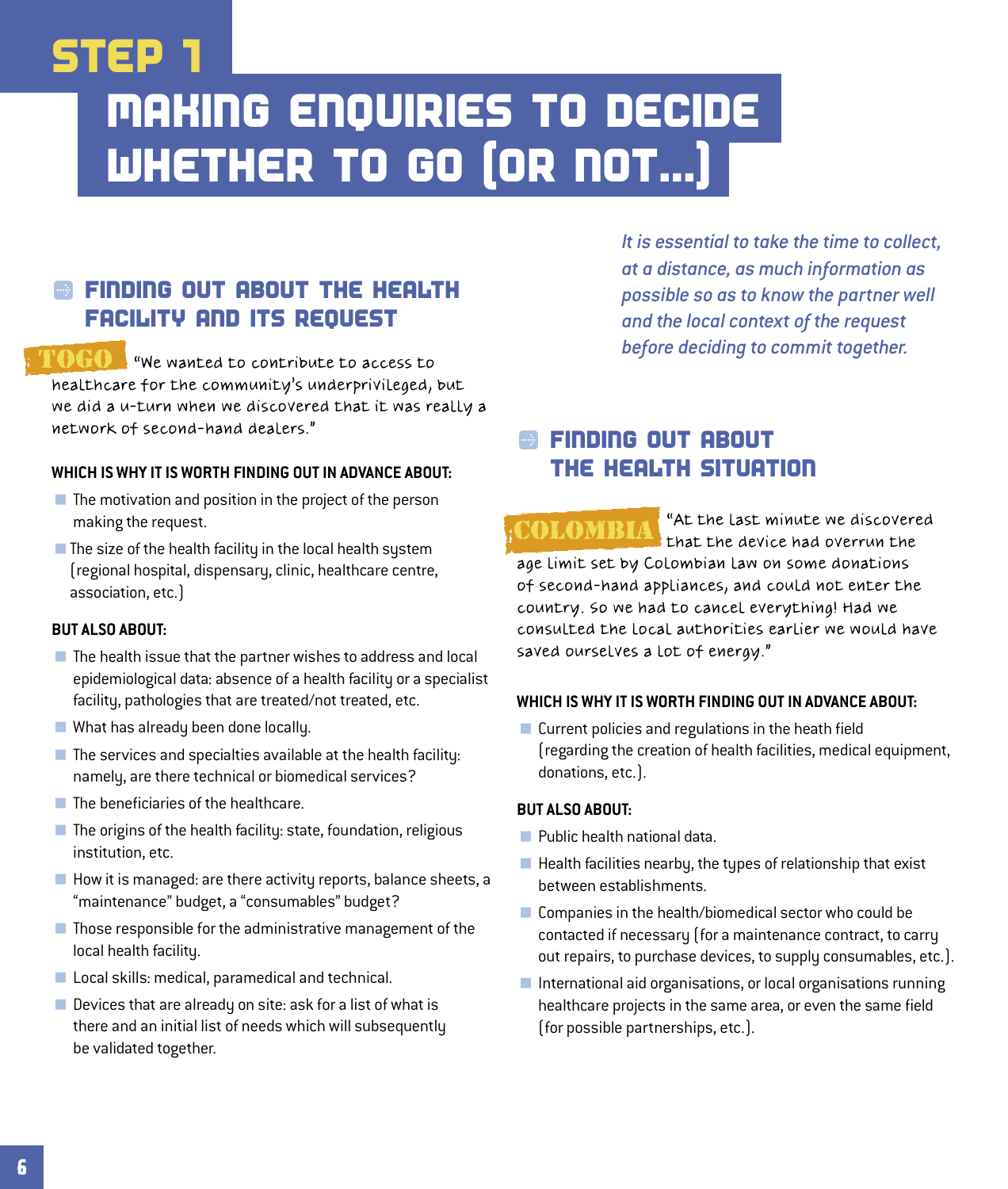

# **B** ENQUIRING ABOUT THE LOCAL **SITUATION**



"The heat rendered the ECG paper we sent with the electrocardiograph

unusable."

#### **WHICH IS WHY IT IS WORTH FINDING OUT ABOUT IN ADVANCE:**

■ The climate.

#### **BUT ALSO ABOUT:**

- $\blacksquare$  The geography: land-locked area or easily accessible.
- $\blacksquare$  The cultural environment: history, languages, customs, religions.
- $\blacksquare$  The political and administrative situation: political regime, conflicts, territorial organisation.
- $\blacksquare$  The economic situation: currency, purchasing power, economic fabric.

#### *At the end of this step...*

*You will have an overall view of the situation and will be able to decide whether to retract or to pursue the project.* 

# partnerships to consider...

**Private health facilities have funds and are therefore able to maintain their devices in the long-term. We can help them to acquire devices in exchange for giving those on a low income access to healthcare.**

## Manufacture or local purchasing: alternatives to sending devices do exist!

**Getting local workmen to made beds, hospital room furniture, treatment trolleys, baby measuring rods, etc. can be cheaper than transporting them from our Northern countries. You will certainly be able to find a local distributor who can supply small devices and medical consumables. And this provides a stimulus for the local economy!** 



### Where to get all this information:

- **ask you local partner;**
- **contact the country's Embassy, in your own country;**
- **by consulting resource centres (regional support networks for international aid, specialist associations; in France: RITIMO centres );**
- **by asking the Ministry of Foreign Affairs, as well as international organisations (WHO, etc.),**
- **without forgetting to browse the Internet!**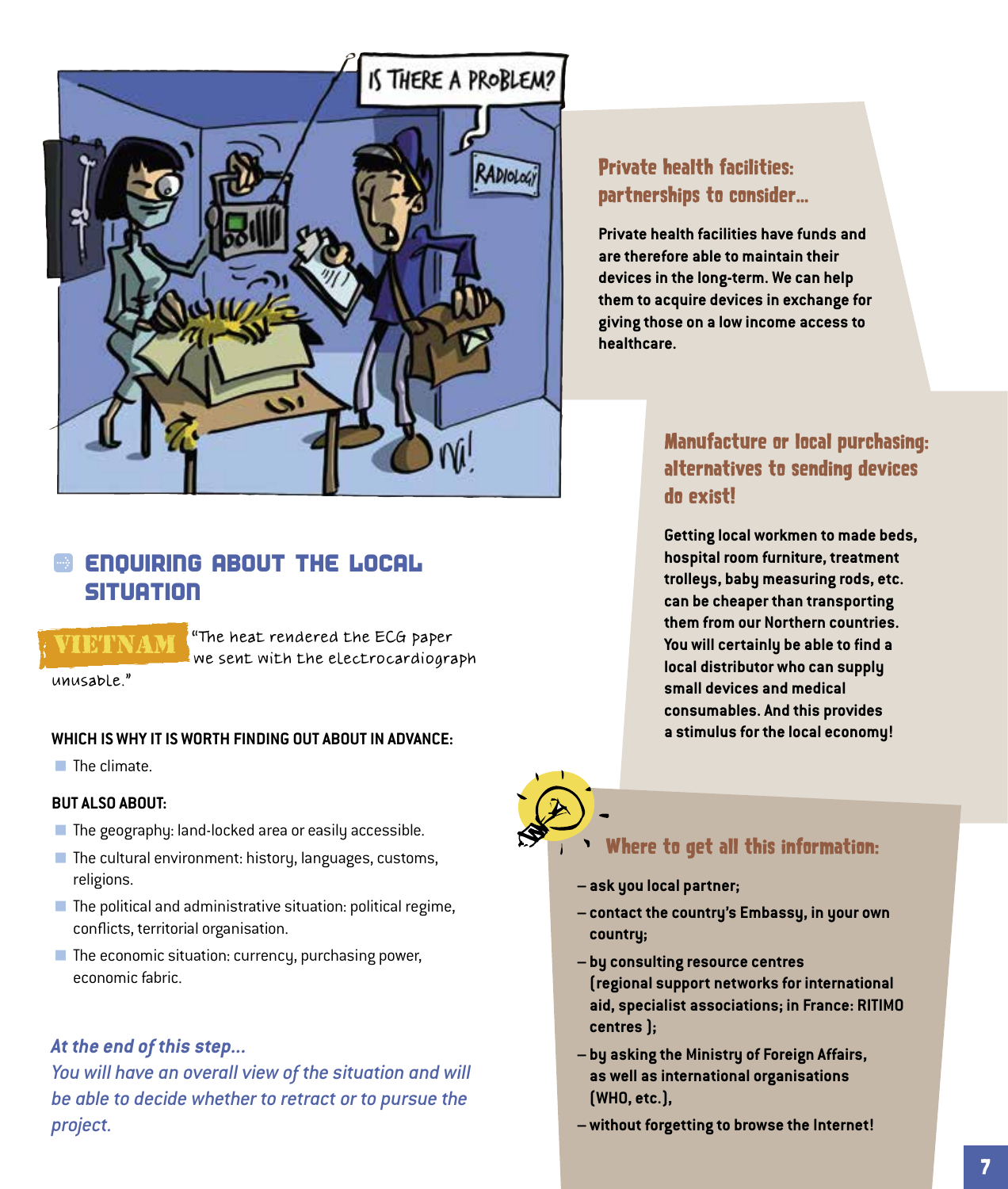# STEP 2 GO ON SITE TO STRUCTURE THE PROJECT



*Carrying out an exploratory site visit is essential to confirm and complete the information collected at a distance and to define a viable and coherent project. Ideally, you should be accompanied by a doctor and a technician or a biomedical engineer.*

*Once you are on site, answer all the unresolved questions from the previous step...*

*... and commit together.* 

# A ESTABLISH A RELIABLE NETWORK OF RELATIONSHIPS

#### **WITHIN THE HEALTH FACILITY:**

 $\blacksquare$  Who can you count on on site to revitalize the project and who, on the contrary, is likely to slow it down?

#### **MAKE YOURSELF KNOWN TO OTHER actors:**

- $\blacksquare$  Your own country's Embassy: the technical assistant responsible for health (they will probably help you save time and, who knows, even offer you funding).
- $\blacksquare$  Local and regional health and administrative authorities.
- $\blacksquare$  Local NGOs and foreign associations operating in the area.
- **Biomedical service providers (training establishments,** maintenance service providers, distributors).

All the people you meet will give you a different view of the reality that you are discovering, and which does not always tally with the idea you had of it.

What if your project consists of repairing devices on site?

# COMORES

"We were told that the lighting in the

operating theatre was out of order. In fact, the light bulb just needed changing, but it couldn't be bought locally."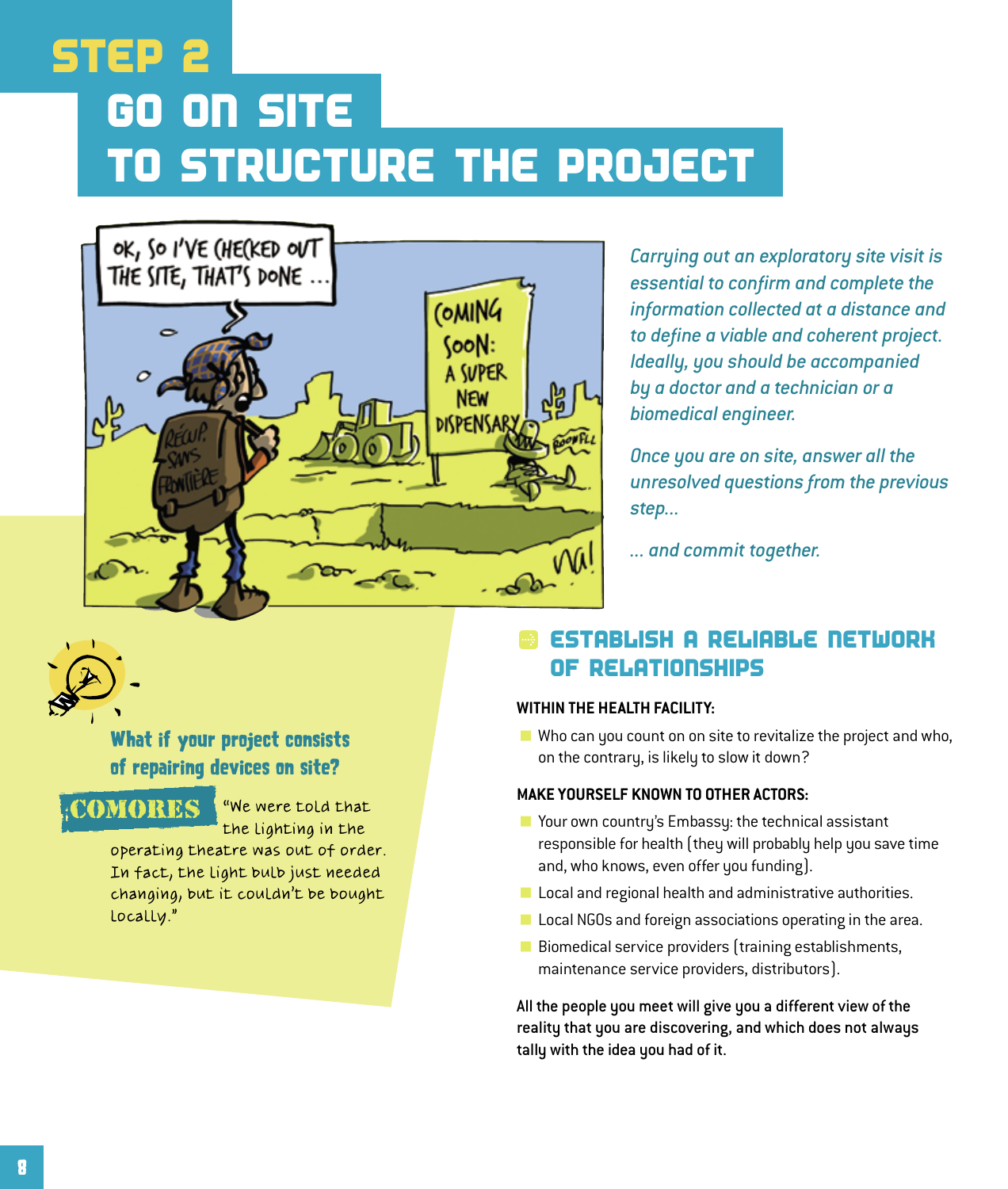## TAKING STOCK OF THE SITUATION

- $\blacksquare$  In what state is the infrastructure (buildings, water, electricity, medical fluids, etc.)? Does work need to be carried out?
- In what state are the devices on site (age, generation)? Being aware of these aspects will give you an idea of the local partner's ability to manage medical equipment.
- $\blacksquare$  What is access to the health facility like? Will it be easy to transport devices to it?

# A LOOK FOR SOLUTIONS AND DEFINE EACH PERSON'S COMMITMENT

#### **TOGETHER DEFINE THE HEALTH OBJECTIVES...**

- $\blacksquare$  Set attainable objectives in the short, medium and long-term to improve the health situation with regard to the stated request.
- $\blacksquare$  Decide on how to attain the different objectives (dispatch of spare parts, repair of a device, local manufacture/purchase of devices, dispatch of devices, renovation of a service, building a new facility, etc.).

#### **IF DEVICES ARE NECESSARY**

- $\blacksquare$  Together draw up a detailed and quantified list of devices that are appropriate in the local circumstances and the way you want to use them based on the initial list of needs you were given.
- $\blacksquare$  Which solutions should be applied for obtaining the devices (dispatch of donations, local purchases, etc.)? Who will undertake to supply them and in what timeframe?
- $\blacksquare$  If renovation work is necessary, who will do it?
- **If training (medical, paramedical or technical) is necessary,** who will provide it?
- $\blacksquare$  Who is going to be in charge of maintenance of the devices (the health facility, a local biomedical service provider, your organisation in the context of ad-hoc technical site visits)?
- Who is going to fund the purchase of consumables required for the devices to operate?

# A ASSESS THE FINANCIAL IMPACT OF THE DECISIONS

#### **ON THE HEALTH FACILITY'S BUDGET:**

 $\blacksquare$  Assess the project's impact on expenses (cost of work, expenses relating to the maintenance contract, cost of consumables, etc.) but also income (will the improvement in the quality of medical services have a positive impact on the number of patients cared for and therefore on the number of admissions?).

#### **ON THE PROJECT'S BUDGET:**

Establish a provisional project\* budget detailing the expenses (for example, cost of making the devices available, transport costs, cost of technical site visits or training, etc.) and income (subsidies, your own organisation's resources, etc.).

If it appears that financing will be required, it is now that you must seek additional funding\* from local donors, be they from your own country or not.

### GEORGIA

"Our partners took a while to realise that it was in their best interest to be precise about their requirement for laboratory devices. At the beginning, they would say: "it doesn't matter what sort of centrifuge" whereas, in fact, they needed a specific device to carry out the biological analyses that were wanted."

*At the end of this step... Write a partnership agreement detailing each person's role as well as a presentation\* of the project!*

<sup>\*</sup> In your area there are specialist support organisations that will advise you on how to structure your project and will help to guide your search for funding (for example in France: RESACOOP in the Rhône-Alpes region, and Cap Solidarités in the North of France).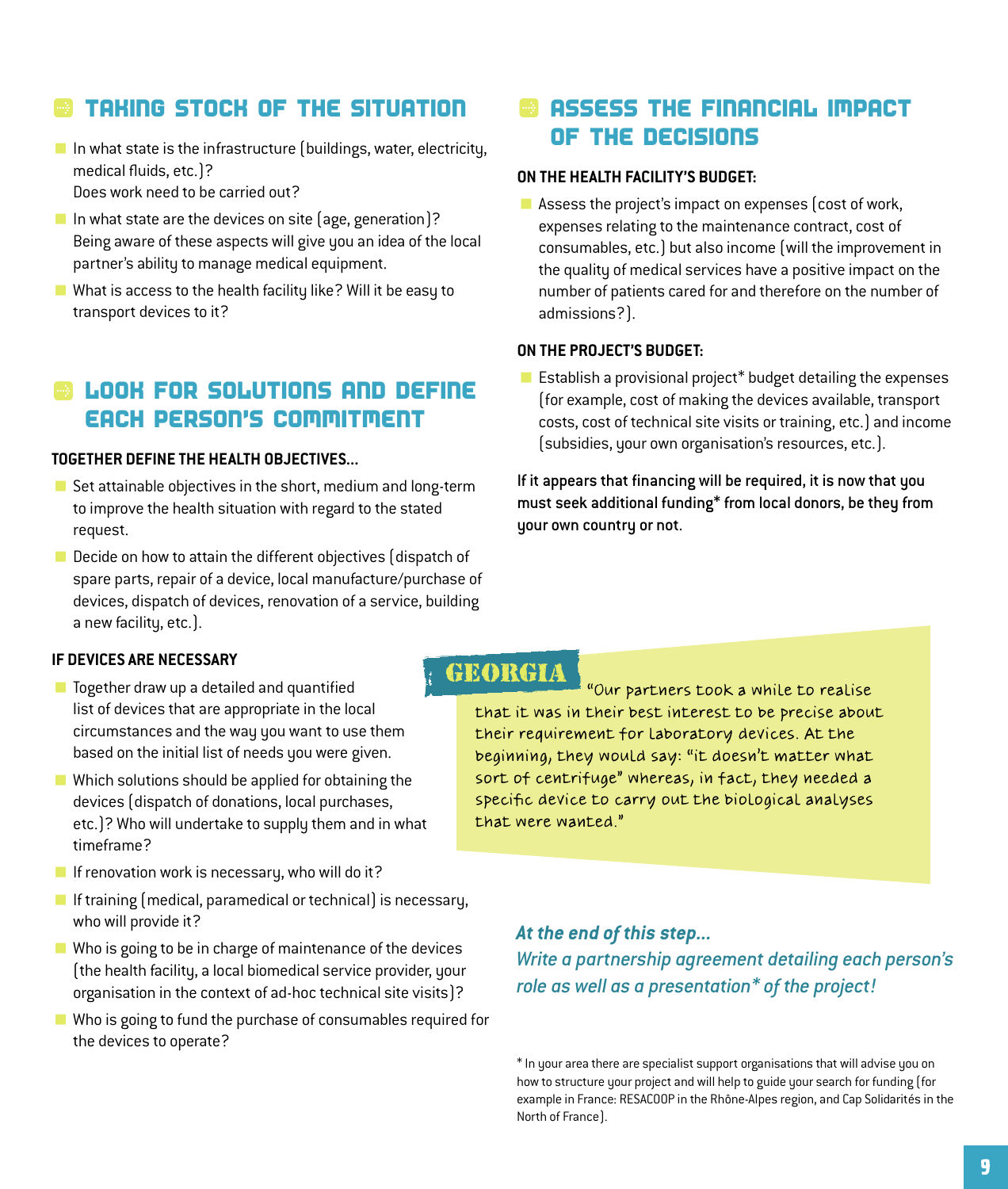# STEP 3

# ASSEMBLING, PREPARING AND DISPATCHING DEVICES

*In order to send devices that meet expectations and are appropriate to the local environment in the right conditions, skill, rigour and a systematic approach are essential.*

*You need to have the funding when you launch this step!*

# A ASSEMBLING AND PREPARING THE DEVICES

- $\blacksquare$  Find a warehouse in which to store centrally all the devices provided prior to dispatch.
- $\blacksquare$  Obtain the devices that exactly match the list drawn up with the local partners.
- **Organise collection of the devices:** either by your organisation or by a transporter.
- $\blacksquare$  Remember to have a donation certificate drawn up and signed by the donor.
- $\blacksquare$  Find out why the device is being donated, its state and the date of its last service. If necessary, test its performance and/or renovate it to be sure to send only devices that are reliable, operational and complete (cables, plugs, accessories). Be careful not to collect devices the use of which has been banned in France (or your own country)!
- $\blacksquare$  Include all the available instruction documents relating to the device (user manual, technical instructions, service manual, etc.) in a language that the local actors will understand (ask the manufacturer if necessary).

You can contact specialist associative platforms for your supplies of devices. For example, in France: Entraide Biomédicale, Biologie Sans Frontières, Humatem, etc.

Look for organisations in your own country that could provide assistance.

# A PREPARING AND DISPATCHING THE DEVICES

- $\blacksquare$  Wrap fragile devices carefully. Some particularly sensitive equipment, such as scanners, requires special packaging. Ask a biomedical technician for advice, because a badly packaged device can be unusable on arrival.
- $\blacksquare$  Complete the transport documents for export\* (bill of lading, pro forma invoice) and find out about the importation procedures in the receiving country. Be careful, you will be required to provide some documents in English!
- Select an international mode of transport\* appropriate for the volume, type of device, destination and available budget. Possibly envisage a banding shipment to share the costs with other project holders.
- $\blacksquare$  Preferably send the device with one or more designated people who are involved in the project.
- $\blacksquare$  Clearly identify all the intermediaries who will be in contact with the device (forwarding agent, Customs and Excise). Inform them of the procedures for monitoring the freight.

#### You can ask specialist support organisations to advise you on logistical and transport aspects\*.

*\* In France, to find out more about transportation, consult the information available on Bioport and Mission Air's web sites and get the transport guide issued by Bioport entitled "Guide pour une expédition réussie".*

### *At the end of this step...*

*The device is packaged and ready to go. Before sending it, carry out the administrative formalities enabling devices to enter the destination country and check with your local partner that any necessary building work has been carried out.*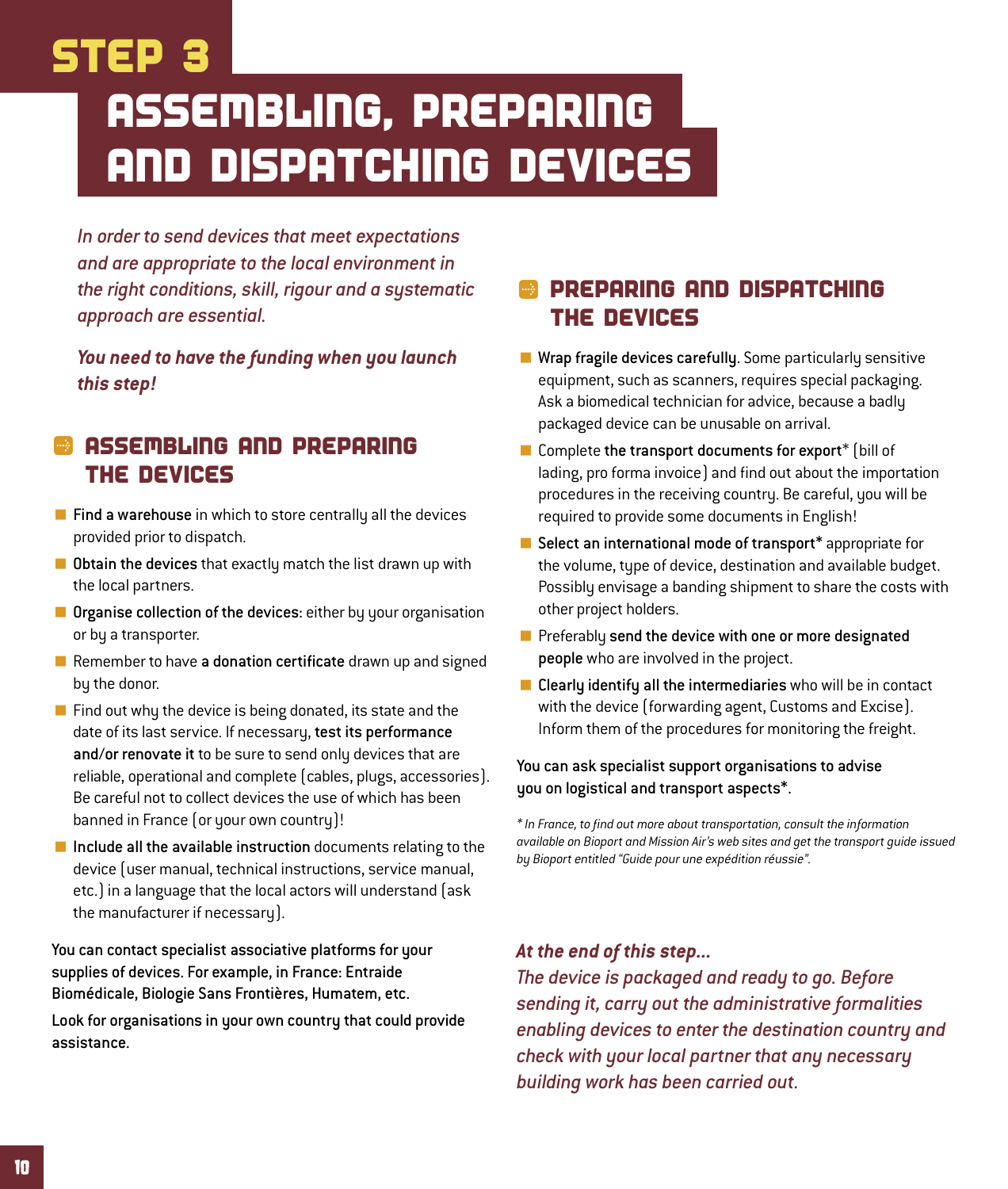

# Make regular contact with your local partner

**Find out how things have been going since the exploratory site visit before sending the equipment:** 

**Are the staff still there? Has the number of devices evolved? Has the necessary building work been carried out? Be ready to adapt to change!**



- **Start by sending simple devices like stethoscopes, blood pressure monitors, baby scales, etc. just to test the system!**
- **When a hospital suggests you dismantle a device on site, go there! At least you will be sure that it is complete, but ask for help from a professional.**
- **Testing a device isn't always easy: remember to contact the manufacturer. It is sometimes possible have the device serviced free of charge, or at least a special rate.**
- **Be sure the supply of electricity is compatible with the device. If necessary, think of acquiring an adaptor (transformer, adaptor, inverter, etc.).**
- **Include a few spare parts with the device (light bulbs, etc.) or send some of the more sophisticated devices in duplicate so that one can provide spare parts for the other.**
- **Identify and label the devices.**
- **Disconnect the cables and accessories, but pack them with the device to which they belong.**

### It is sometimes a good thing to refuse a donation!

"We were looking for devices for disabled children for our project in Mali. I drove a long way to see if the devices that a specialist centre was offering were "in good condition". In fact, most of them had rusted or were broken and I preferred to refuse them and leave empty-handed at the risk of offending the donors!" MALI

"In the context of a bilateral cooperation project, a hospital in Mongolia was sent about twenty new heart monitors without power cables, but also without having asked for them! Had the local staff been consulted, they would most certainly have declined the proposed donation." MONTEN VARIA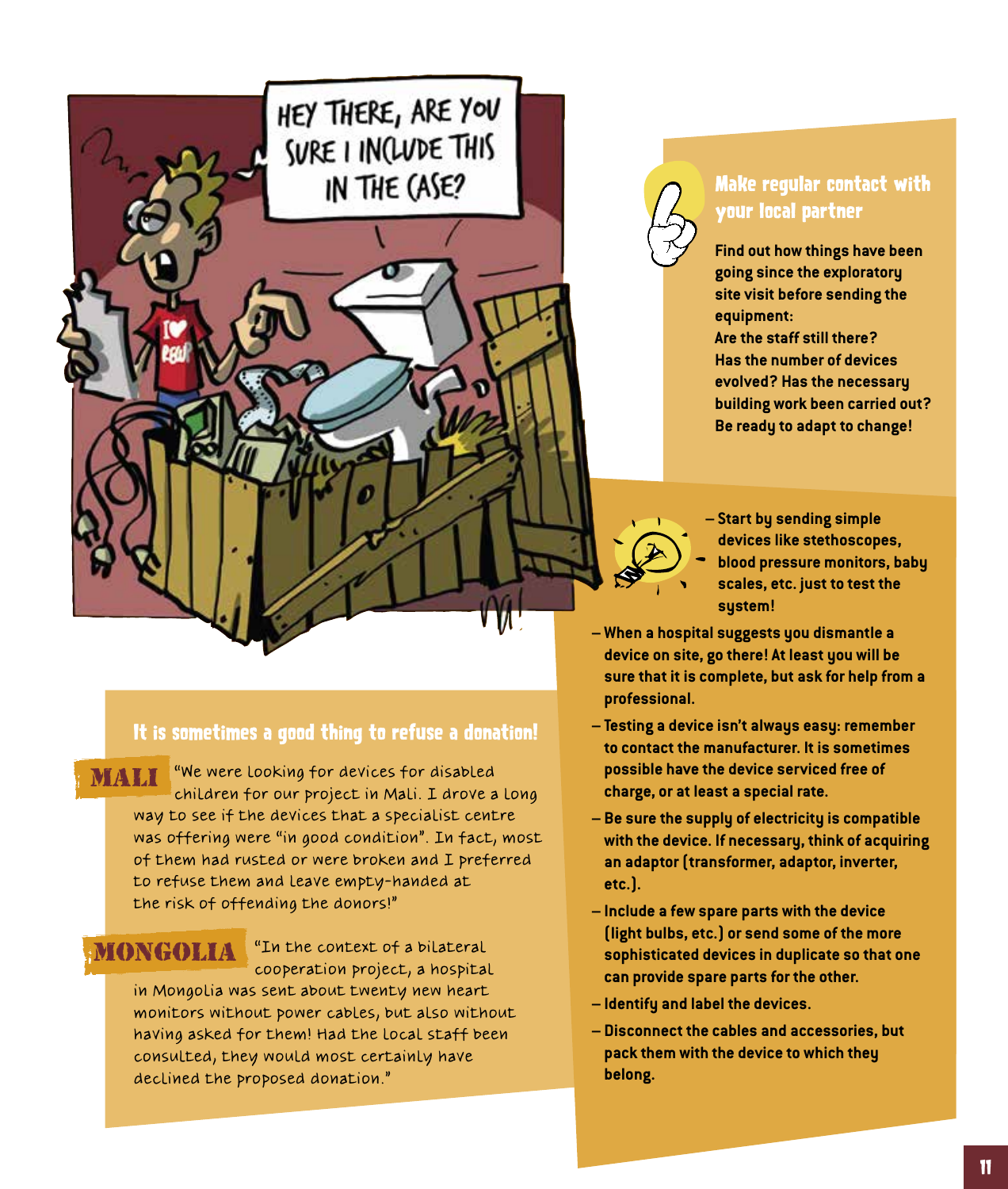# STEP 4 TAKE DELIVERY, INSTALL AND START RUNNING THE DEVICE

*Material support doesn't end when the container arrives. To ensure there is no break in the chain of responsibility, the device must be monitored until it gets to its designated area of use. You must be there when it arrives and remain until it has been taken over by the local actors.* 

# A ORGANISING LOCAL TRANSPORT

- $\blacksquare$  Be sure that someone involved in the project is there to ensure the Customs formalities are carried out (an influential person or someone who is used to dealing with this sort of situation).
- **Collect the device as soon as it arrives in order to avoid** additional storage charges and to reduce the risk of theft.
- Organise local transport that is appropriate for the device as well as access to the health facility, to transport the device from Customs and Excise to where it is going to be installed.
- Organise unloading equipment (fork-lift, palette truck, etc.).

# A BE PRESENT WHEN THE DEVICES ARE BEING INSTALLED

- $\blacksquare$  Along with local employees, install and start to run the devices.
- $\blacksquare$  Test the device in a real life situation to ensure it works correctly.

# A TRAIN AND SUPPORT EMPLOYEES

- $\blacksquare$  Provide the planned technical training and information on how to use the device (having brought the appropriate training documents!).
- $\blacksquare$  When training staff, emphasize the importance of using the device correctly, its upkeep and maintenance (quality of treatment, safety of patients and user staff).
- $\blacksquare$  Support and observe the way local staff take charge of the device and how it is integrated with all the other equipment.
- $\blacksquare$  Organise the system and environment in which the device will be used (storage of consumables, traceability, management of expiry dates, handling of waste, etc.).
- Help organise management of the device (setting up a maintenance contract, first order for consumables, balancing costs/provisional budget, etc.).

For the installation, the putting into service of the device and the staff training on it, you could contact the manufacturer or service providers or specialist associations (for example in France: Biologie Sans Frontières, Entraide Biomédicale, etc.).

#### *At the end of this step...*

*The device should be operational and should remain so. Local staff know how to use and maintain it.They also know they can count on you if necessary.*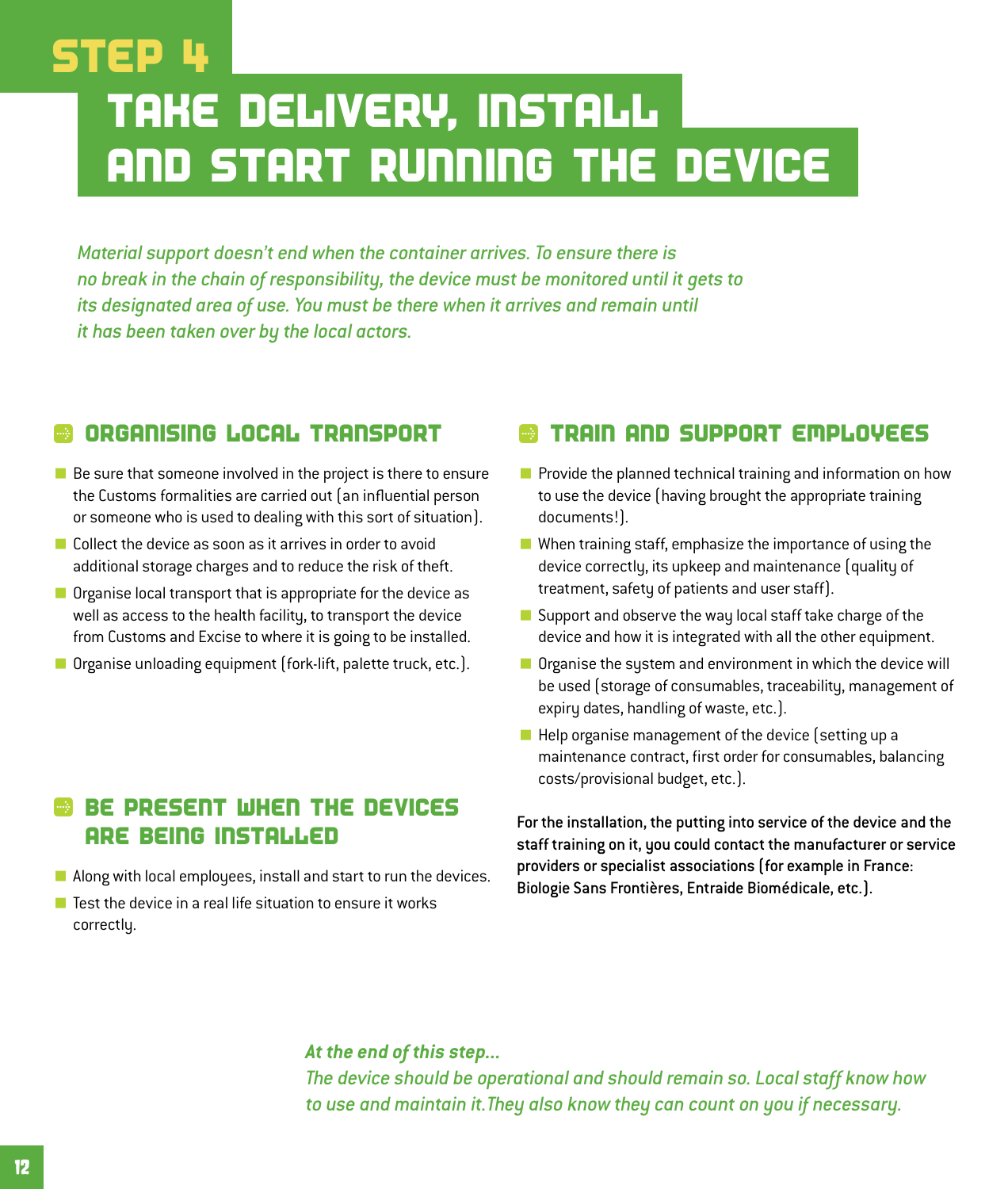

Once you are there, surprises, both good and bad, are always possible...

# MADAGASCAR

 "In the context of the donation

of a multi-purpose radiology unit we had thought of checking that it would be possible to buy development products and x-ray film locally, but what we had not foreseen was that the distributor would refuse to sell them to us as a French charity. Fortunately everything was sorted out when the Director of the local hospital intervened personally!"

# IVORY COAST

"We used to

have a big ceremony to celebrate the arrival of donations of devices, with the Mayor in his traditional costume, photographs and all the trimmings, but then there was no-one to help us install the devices (which didn't always work anyway). So now we still have a celebration but only once the device has been installed and everything works!"

# DOMINICAN<br>|REPHRLIC <u>REPUBLIC</u>

"The device arrived without a problem, but the promised electricity

was still on the other side of the road and took 3 years to cross it!"

# **BEALVALY**

"They waited to be sure to get the promised devices before committing money for the building work. But then

everything went very fast, they worked night and day and completed in 3 days what should have taken a week."





- **Check the tools on site. If necessary take your own toolbox!**
- **The installation of very technical devices can turn out to take a long time and be very complicated (fixtures, connections, calibration, operating tests).**
- **With local employees, write and display user, upkeep and maintenance procedures which will be daily reference points for them.**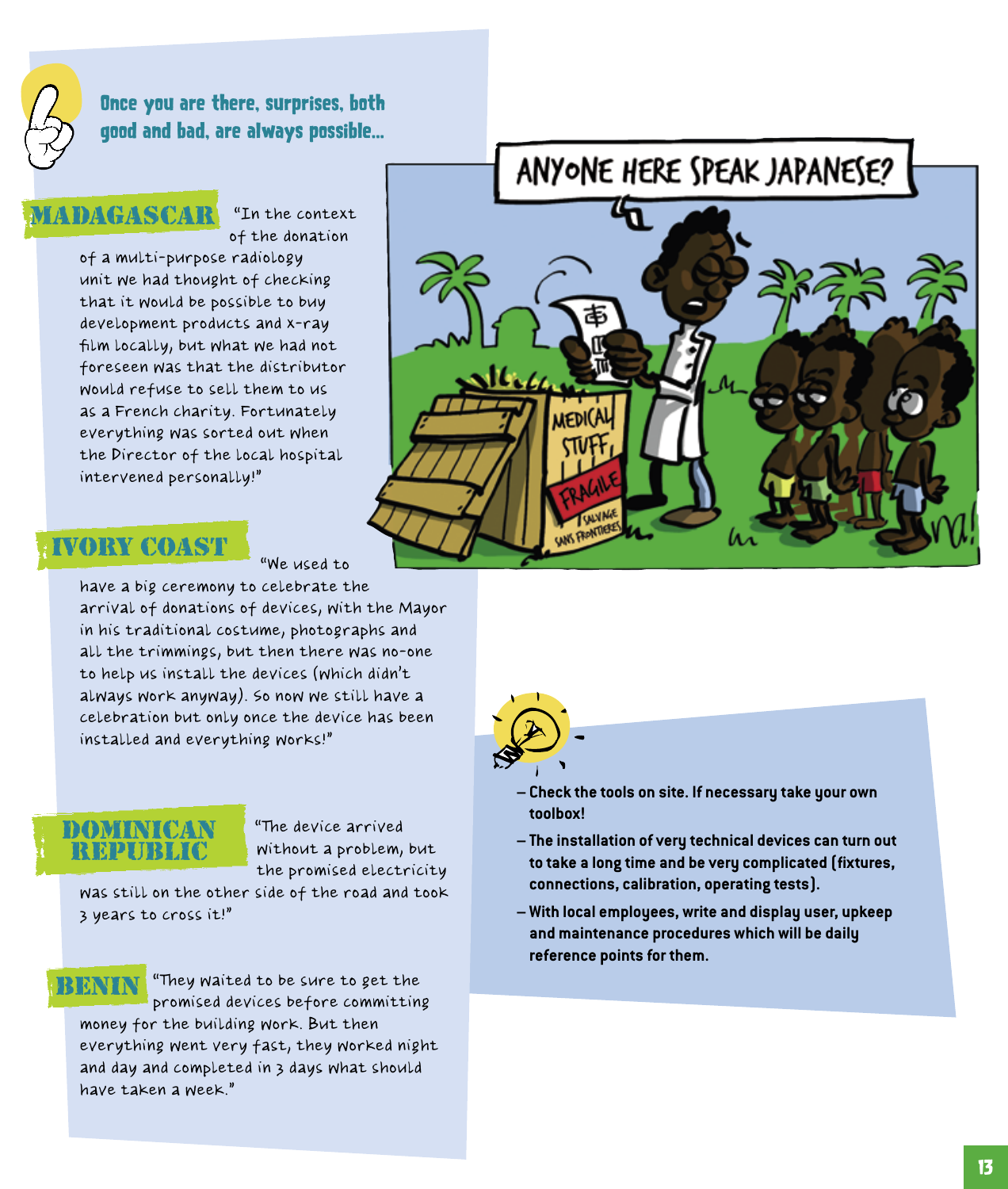# step 5

# SETTING UP A MONITORING SYSTEM AND AN EVALUATION

*Once the device has been installed, it is important to plan regular monitoring if one wants it to last a long time, as well as evaluating the whole activity to measure the impact on health.*

# **B** BEFORE RETURNING FROM THE SITE VISIT

- $\blacksquare$  Leave those in charge locally with monitoring and evaluation tools so that the device's activity can be quantified and the benefits measured: monitoring logs, dashboards, etc.
- $\blacksquare$  Confirm the commitments made by both partners to ensure the long-term use of the devices: who will purchase the consumables? Who will carry out the preventive/curative maintenance of the devices? Who will supply the spare parts?
- $\blacksquare$  Offer to organise regular and timely visits: updating training, technical maintenance or repair site visit.
- $\blacksquare$  Together plan an evaluation site visit to ensure the health objective has been met.

# **B** ONCE YOU HAVE RETURNED FROM THE SITE VISIT

- $\blacksquare$  Write a site visit report: highlight the successes and failures, suggest improvements.
- Give the site visit report to the partners: local, financial, logistical, etc.
- $\blacksquare$  Obtain concrete feedback on how the devices are working.
- $\blacksquare$  Tell members of your organisation about the activity: this is essential for the cohesion of an association.

#### *At the end of this step...*

- *Try to work in continuity by envisaging other initiatives: prevention campaigns, making people aware of hospital hygiene, acquiring more devices, providing organisational support to the creation of a biomedical service, etc.*
- *Operate in a network: envisage collaboration with another association (or even handing over to them) in order to pursue and strengthen the project you have just completed.*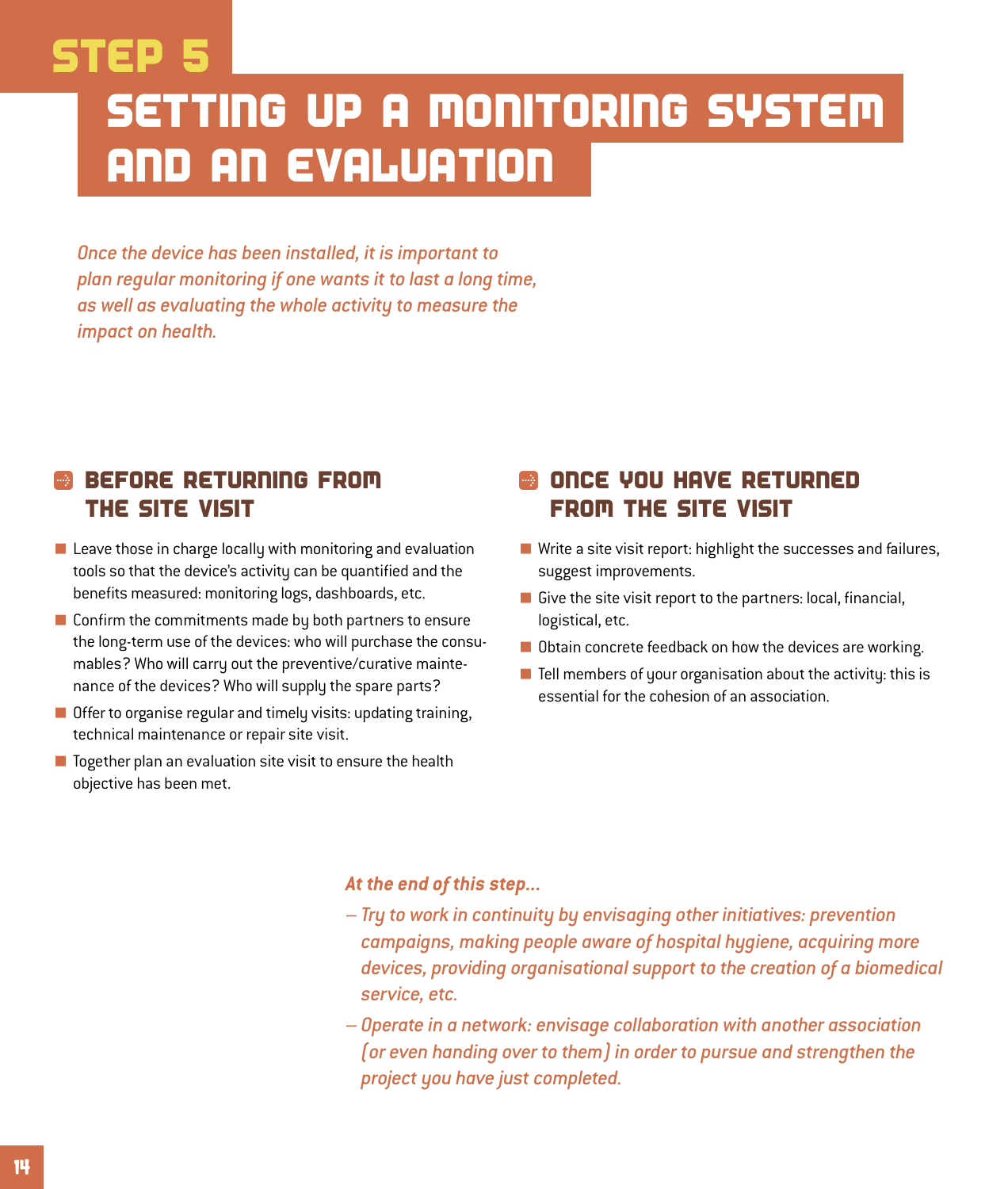CUBA

"Today, thanks to Internet, we are in constant contact with our partners. More than partners, they have become real friends! They keep us informed of the problems encountered with the devices and we sometimes even carry out repairs on line! We also know when everything is going well! And then, of course, we go out every 6 months, amongst other things to take out spare parts that cannot be found there."

"Some time after asking the local doctor for an evaluation report we received a thank you letter from the Mayor of the district. We had to fight for 3 months to get a really objective appraisal of our work rather than just a short note telling us that they found us pleasant!" **PERU** 

### The local point of view:

**In order to create best practices, ask your local partner to give you their own objective evaluation report and critical appraisal of the project. Their point of view will undoubtedly be different to yours, and therefore very worthwhile.**

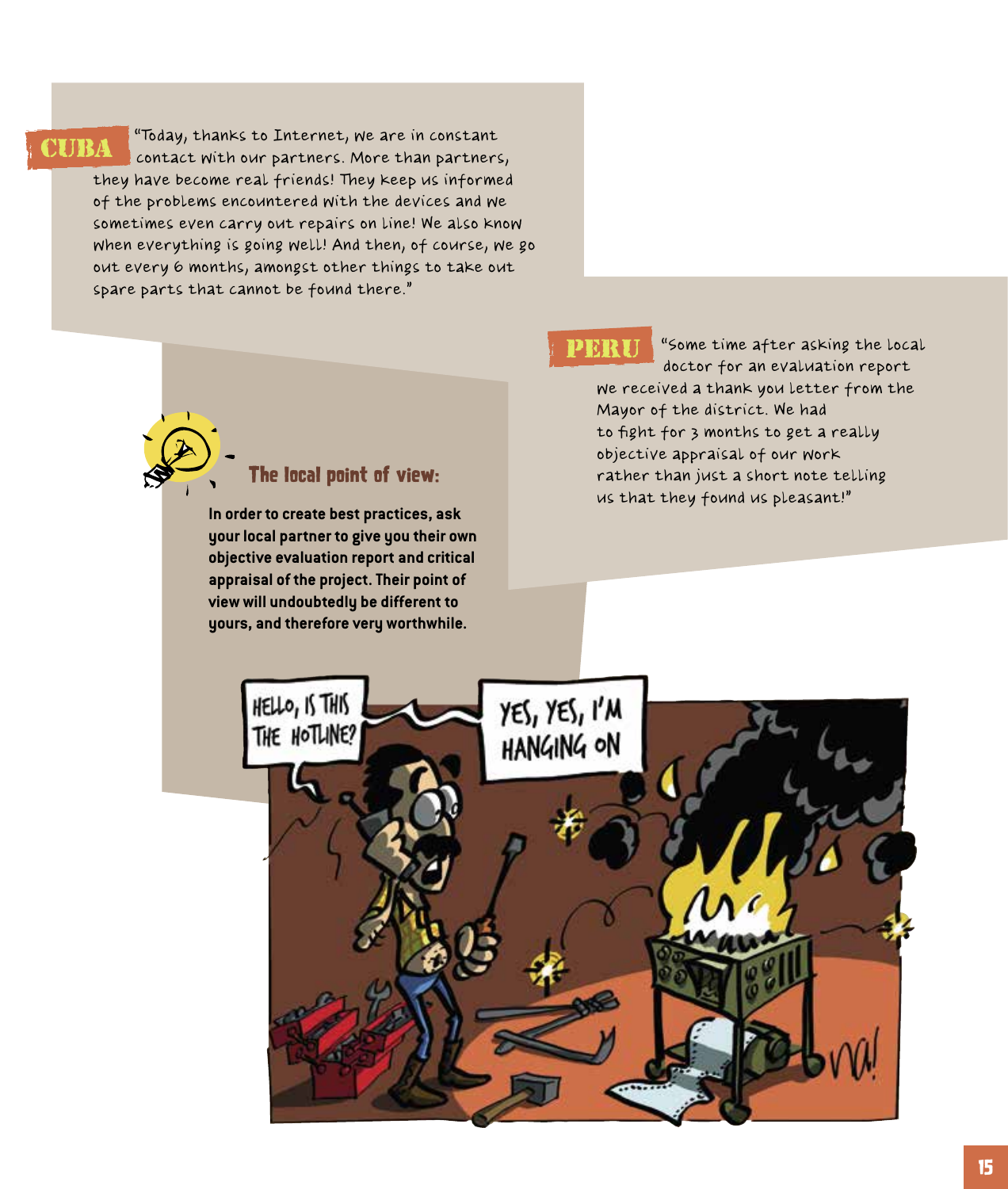# Example of devices and their constraints

## Laboratory devices

Analytical scales: very fragile device which needs special procedures and packaging for its transportation. Namely, the weights must be blocked before it is transported.

Microscopes and spectrophotometers: It is sometimes difficult to find replacement lamps for older generation models.

Immuno-analysis devices: they require very expensive reactives.

Biological automatic analysers: as a general rule they can only be operated using the device manufacturer's reactives. Be careful about the expiry dates of the reactives and respect of the cold chain.

### Small medical devices for single use

#### Gloves and surgical masks, syringes, catheters, etc.

These small devices are sterile and therefore have expiry dates which must be respected. Allow a sufficient lapse of time so that the device can be used in the right conditions. Sending small amounts is not always appropriate: be careful not to create new needs. Like medication, these devices are the responsibility of the chemists. It is often possible to purchase them locally.

### Operating theatre devices

Surgical shadowless lighting (ceiling): installing shadowless lighting often requires special fixtures that are specific to each model and in certain cases the ceiling needs to be strengthened. Remember to include spare light bulbs.

Operating tables: It is better to choose manual models rather than electrical ones where the maintenance is more complicated.

### Monitoring devices

Cardioscopes, electrocardiographs, defibrillators, pulse oximetres, syringe pumps, etc.: small appliances that are easy to send because they are not bulky, but they must be packed up well (fragile electronic devices) and sent complete (cables, sensors) with instruction manuals. Skill is required in their use and maintenance. Some of these appliances need special testing devices to ensure they work properly.

### Anaesthesia and Resuscitation devices

Anaesthesia ventilator and intensive care ventilator: the operating systems and maintenance of these devices is very complicated. They require a number of consumables and specific spare parts (filters, cables, joints, etc.). Ideally, they should be kept for hospitals that already have sophisticated equipment. There is an alternative which is much less complicated to install and maintain, and which can prove to be more than sufficient in a number of local health facilities: manual insufflator.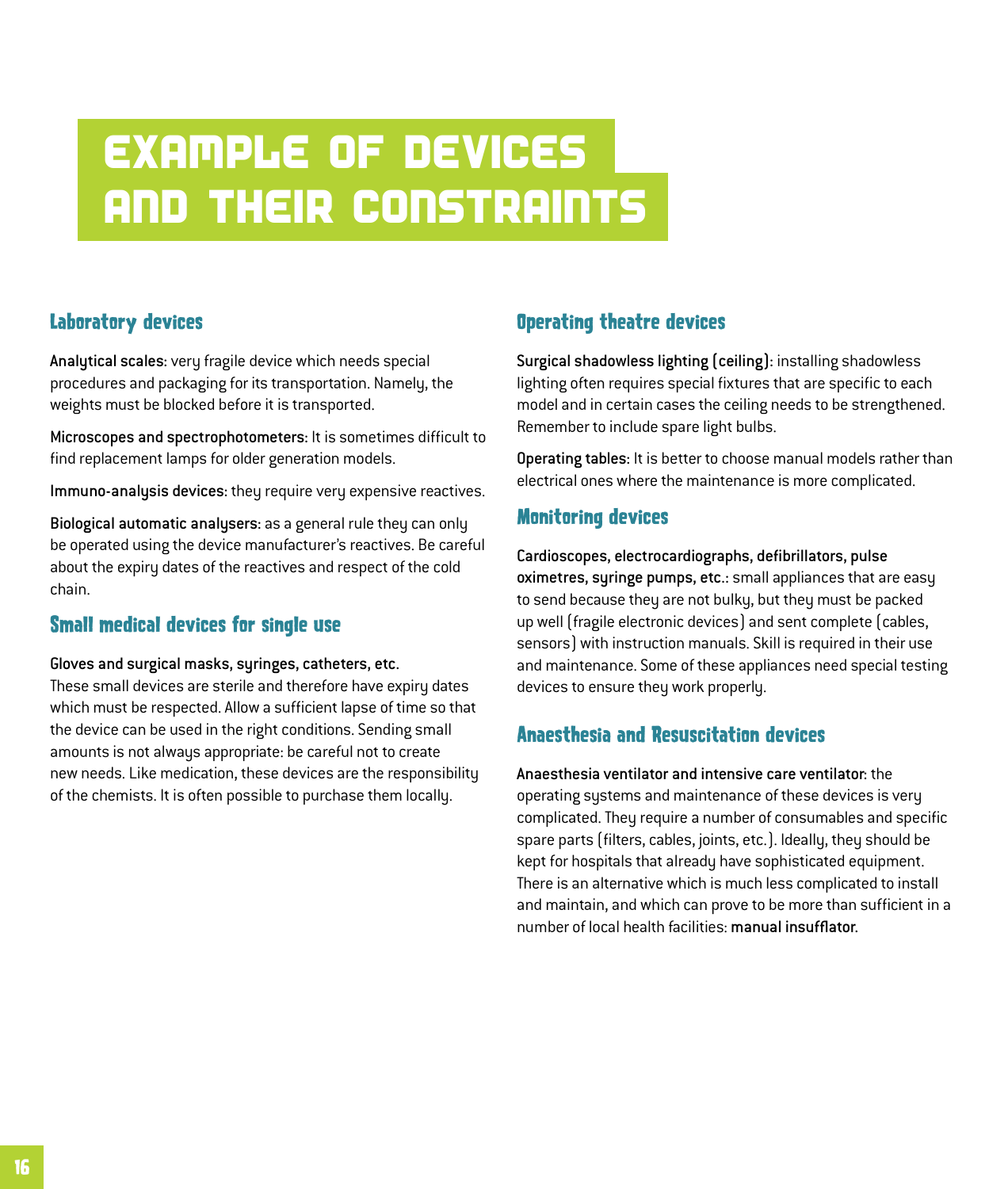## Orthopaedic devices and technical aids for disabled people

Artificial limbs, orthotics and orthopaedic shoes: be careful, these are often devices for one single patient, so collecting and sending them is only of interest in the context of projects where the dismantling of devices for selective recovery of parts is planned, with the aim of reconstituting tailor-made devices.

Wheel chairs: they must be adapted to the type of disability, which implies recommendations by a specialist. Be careful, electric wheelchairs are fragile, need rigorous maintenance and their batteries, which are sometime difficult to acquire, have a limited life span.

### Small devices for examination and treatment

Stethoscopes, baby scales (manual models preferred), pulse rate monitors, specula, otoscopes, etc.: are in great demand, are light and not cumbersome, but are also not all that expensive. Enquire about them: some of these devices may be available on the local market.

### Imaging equipment

Considerable skill are required for installing, using, maintaining and interpreting the images! It is important to find out exactly which device is required so that it is a good match for the medical needs (for example: an electrocardiograph with an ultrasound heart probe will not be able to carry out an obstetric echograph; it will not be possible to carry out specialized radiology examinations in a bone-lung x-ray room).

Ultrasound: ultrasound probes are extremely expensive and relatively fragile accessories.

X-ray machines and scanners: there are transportation constraints due to the fragility of the equipment. Organise special packaging "on springs".

Radioscopy: be careful, this technique has not been used in France for many years for safety reasons relating to the protection of patients from radiation.

### Hospital beds, hospital room furniture

Transport is expensive because the devices are bulky. Examine the possibility of local purchase/manufacture. Prefer manual beds rather than electric ones.

Comment: hospital beds are often provided without a mattress.

### **Sterilisers**

Devices in great demand because they are key tools in hospital hygiene. High capacity autoclaves (sterilisers using moist heat) are very cumbersome and therefore the cost of their transportation is very high. It is complicated to install them: building work is usually essential. Be careful, this type of steriliser also requires numerous consumables.

> *For more information, you could look at the information factsheets on medical equipment available on www.humatem.org in the heading entitled "Resource Centres".*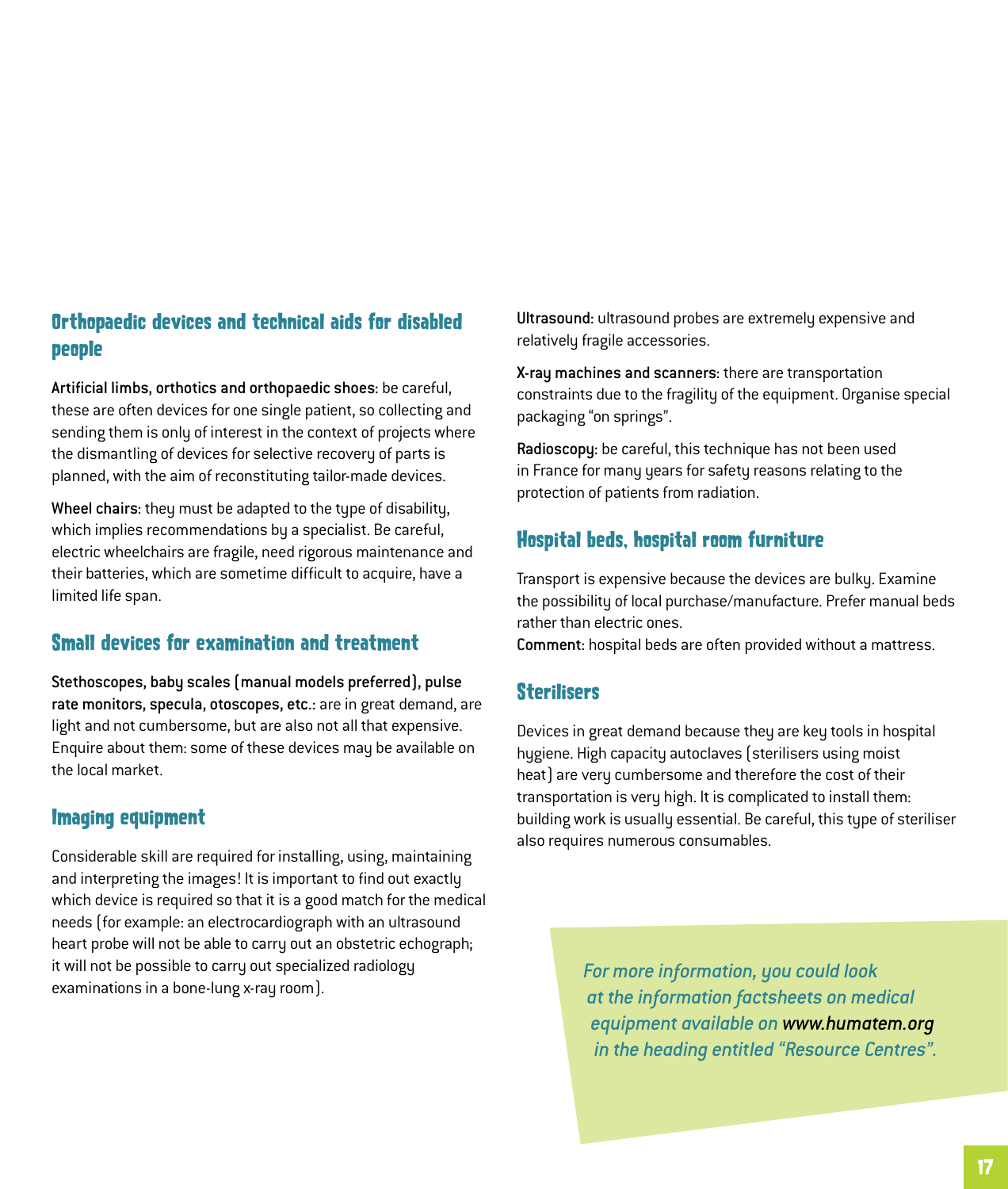# **CONTACTS**

*This methodological guide has been designed by Humatem with the working group entitled "Medical Devices in the Actions of International Cooperation". Managed by Humatem since 2003, this working group comprises international aid workers, development agencies and health professionals. It aims to optimise donations of medical devices in order to help improve the quality of healthcare in developing countries, or those in crisis situations. Its missions are:*

*– to carry out research and reflect on donations of medical devices by sharing experience and skills,* 

*– to produce technical, methodological and awareness raising documents for all stakeholders,*

*– to share and produce the tools developed, as well as the conclusions expressed.*

*This working group provides a platform for open exchange and participatory work between those wishing to make progress. The following French organisations participated in the design of this guide:* 

#### **Aide Médicale pour l'Amérique Latine (AMAL)**

IN PERSON L'ANNINGER DE LA TANK -

AMAL comprises volunteer students or young professionals who collect medical devices and funds for partner

healthcare centres in Cuba, Peru, Colombia, Mexico and Brazil. The Peruvian association manages projects in the area, whilst the French association manages public relations and the evaluation of projects.

9 rue Chapon - 75003 Paris - France Email : noel.russo@gmail.com

#### **Agence pour la Promotion de l'Ingénierie Biomédicale et Hospitalière (APIBH)**



Started by biomedical technicians, doctors and African economic players, this not-for-profit organisation has tried, right from the start, to encourage, accelerate and support the development of the biomedical and hospital sector in West Africa, based on the example of the Republic of Benin. The con-

cept evolved and APIBH International is now a melting pot of cross-cutting and specific skills. The association comprises multi-disciplinary professionals from all over the world who wish to support and promote healthcare in developing and transitioning countries. It provides quality service in the field of biomedical engineering: information, advice, assistance, training, monitoring, maintenance, carrying out studies, etc.

92 boulevard Debourg - 69007 Lyon - France Tel: +33 (0)6 13 80 96 91 Email : Jycsa2005@yahoo.fr

#### **Biologie Sans Frontières**



The BSF association helps to develop medical biology by renovating or creating analysis laboratories and by training medical and technical staff. It comprises volunteer biologists and laboratory technicians and operates in its own sites (Sub-Saharan Africa, Madagascar) or in support of other humanitarian facilities by supplying laboratory devices and by carrying out technical services.

c/o SIBL - 31 rue Mazenod - 69003 Lyon - France Email : courrier@bsf.asso.fr Website : www.bsf.asso.fr

#### **Bioport**



Bioport is a humanitarian logistical platform with 3 axes of activity:

– providing NGOs and charitable associations with logistical support (advice and services covering transport, storage and packaging)

– providing logistical support to equitable commerce companies

– entry into the professional world via Bioport Insertion.

ZI de la Rize - 34, rue Francine Fromont - 69120 Vaulx en Velin - France Tel. : +33 (0)4 72371644 - Fax : +33 (0)4 72373987 Email : contact@bioport-logistique.com Website : www.bioport.asso.fr

#### **Cap Solidarités**



Is a not-for-profit association supporting and coordinating international humanitarian causes. The association provides training as well as methodological and technical support to project holders working in the field of international solidarity in France, as well as abroad.

12, rue de Douai - 59000 Lille - France Tel. : +33 (0)3 20532064 /+33 (0)6 08986430 Email : capsolidarites@capsolidarites.asso.fr Website : www.capsolidarites.asso.fr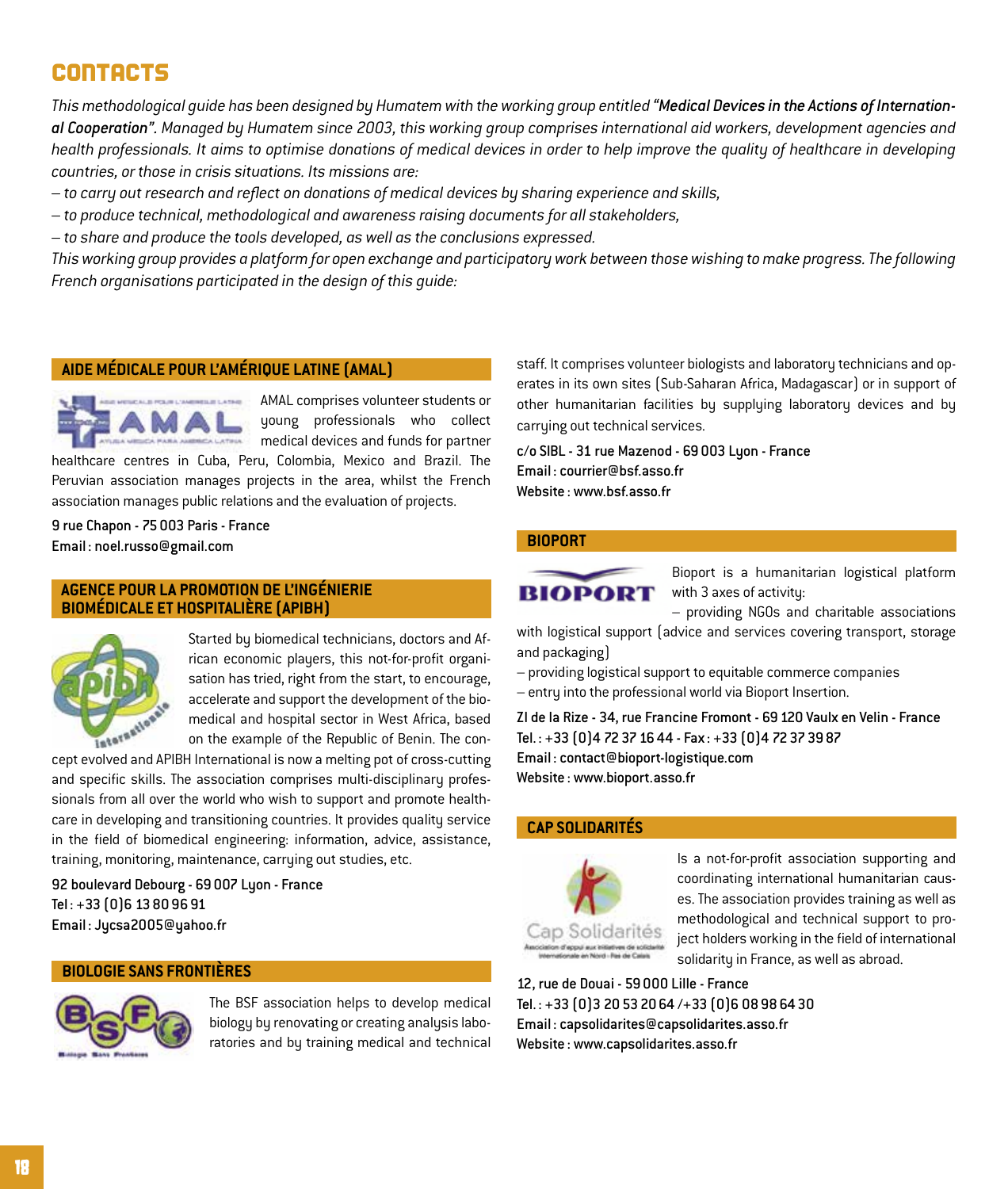#### **Entraide Biomédicale**



Entraide Biomedical offers those working in international medical development their technical expertise in the field of the installation and maintenance of medical equipment. Their experience in the field and their partnerships with industrial, hospital and humanitarian sectors, make it possi-

Entraide Biomédicale

ble for them to operate at all levels in a renovation or preliminary assessment project or the creation of a health facility, from its design ;to its implementation.

9, rue St Lazare - 13003 Marseille - France Tel. : +33 (0)4 91645908 - Fax : +33 (0)4 91645908 Email : contact@entraide-biomedicale.org Website : www.entraide-biomedicale.org

#### **Humatem**



The association has developed a platform for dialogue and services for those donating medical devices with the aim of improving the quality of transfers to health facilities in developing countries. In order to do this, they manage the bank of

medical devices for international aid, a service which makes it possible to structure medical device donations between healthcare donors and requestor project holders. They also run Biomedon, the collaborative biomedical network which offers international humanitarian workers biomedical technical services (dismantling of equipment, performance controls, recalibration and parameter setting, etc.). Finally, Humatem has developed the resource center for medical equipment support which designs and produces technical, methodological and awareness raising tools (information factsheets, methodological guidance, methods of preliminary assessment and evaluation, exhibitions, documentary films, etc.) to support stakeholders.

65, place de la mairie - 74310 Les Houches - France Tel. : +33 (0)4 50546883 - Fax : +33 (0)4 50546884 Email : contact@humatem.org Website : www.humatem.org

#### **Mouvement Associatif de Santé Humanitaire Européen (MASH)**



This association assembles all those who have taken a D.I.U. (Intra-University Diploma) in humanitarian healthcare or continuous training modules on the subject of humanitarian work and who are likely to be recruited by international solidarity establishments. These people

belong to all healthcare, social and administrative categories.

The association also contributes to sharing experience, updating information and constant improvement in international solidarity activities.

2, rue de Verdun - 94160 Saint Mande - France Tel.: +33 (0)6 74 62 81 91 Email : masheurope@orange.fr

#### **Plate-Forme d'Insertion par l'Humanitaire et la Coopération**



A training organisation, PIHIC combines necessary insertion activities with those of humanitarian emergencies or cooperation by professionalization. Professionals in partnership with member associations and the authorities provide three types of service: Individual social support, solidarity

and citizenship training and pre-qualifications for humanitarian work.

9, rue Camille Desmoulins - 26100 Romans sur Isère - France Tel. : +33 (0)4 75024101 - Fax : +33 (0)4 75024105 Email : plateforme-h@wanadoo.fr Website : www.plateformehumanitaire.asso.fr

#### **Resacoop**



RESACOOP is an agency providing support to organisations in the Rhône-Alpes region who are, or

who would like to be, involved in humanitarian or international solidarity projects. It is aimed at local governments, associations, schools, hospitals, universities, companies, MJC, social and occupational agencies, etc. It carries out a number of missions, two of which are major: organising and distributing information in the field of international aid and supporting organisations in the Rhône-Alpes in the design of their projects and creating a case.

19, rue d'Enghien - 69002 Lyon - France Tel. : +33 (0)4 72778767 - Fax : +33 (0)4 72419988 Email : mail@resacoop.org Website : www.resacoop.org

*The following also contributed to the production and/or proof reading of this work: Antoine Garcia (Biomedical Technician), le Centre Européen de Santé Humanitaire, Pascal Garel (Director of Pôle Europe and International, Fédération Hospitalière de France), Dany Goett (revisor), Xavier Meunier (Biomedical Technician), Maurice Page (Biomedical Engineer, PGBM74), la Plate-forme Santé Nord-Sud, Radiologie Sans Frontières, et Christophe VADON (activity leader/trainer).*